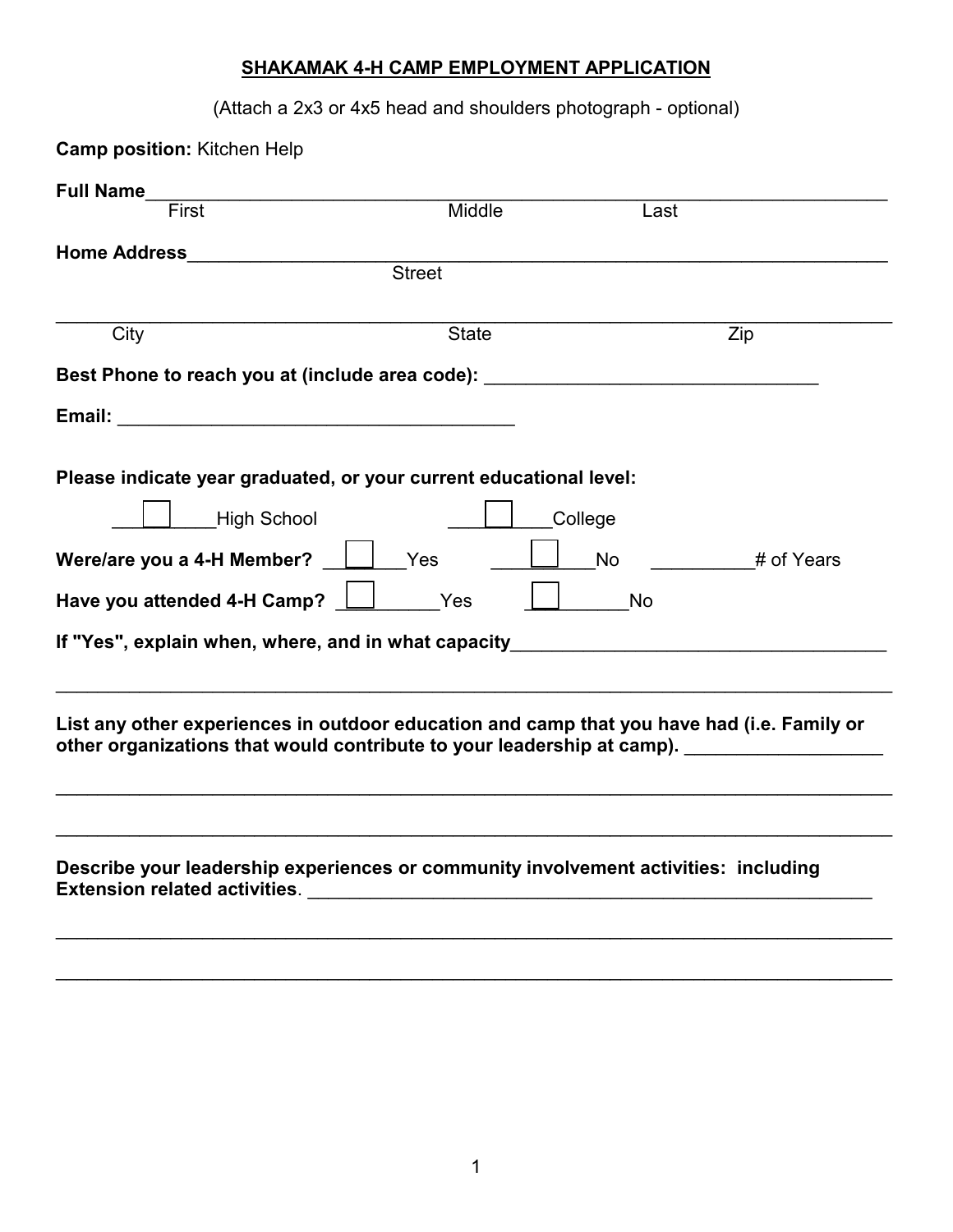| What are your hobbies and interests? The contract of the state of the state of the state of the state of the state of the state of the state of the state of the state of the state of the state of the state of the state of |                     |  |
|-------------------------------------------------------------------------------------------------------------------------------------------------------------------------------------------------------------------------------|---------------------|--|
|                                                                                                                                                                                                                               |                     |  |
| Describe your experiences in working with children, ages 9 to 14 years old. ___________                                                                                                                                       |                     |  |
|                                                                                                                                                                                                                               |                     |  |
| Please list your most recent work experiences:<br>Date or Year Employer                                                                                                                                                       | <b>Type of Work</b> |  |
|                                                                                                                                                                                                                               |                     |  |
| ,我们也不能在这里的人,我们也不能在这里的人,我们也不能在这里的人,我们也不能在这里的人,我们也不能在这里的人,我们也不能在这里的人,我们也不能在这里的人,我们也<br>Please list two adult references in your community who know you and can speak for your<br>qualifications as a camp staff person.         |                     |  |
|                                                                                                                                                                                                                               |                     |  |
|                                                                                                                                                                                                                               |                     |  |
|                                                                                                                                                                                                                               |                     |  |
|                                                                                                                                                                                                                               |                     |  |
|                                                                                                                                                                                                                               |                     |  |
|                                                                                                                                                                                                                               |                     |  |
| Please attach a letter of reference from an individual not listed above. Application must be complete                                                                                                                         |                     |  |

to be considered for a position with the West Central Camping Association.

I ATTEST THAT THE INFORMATION IN THIS DOCUMENT IS ACCURATE AND CORRECT.

Date

Signature of Applicant